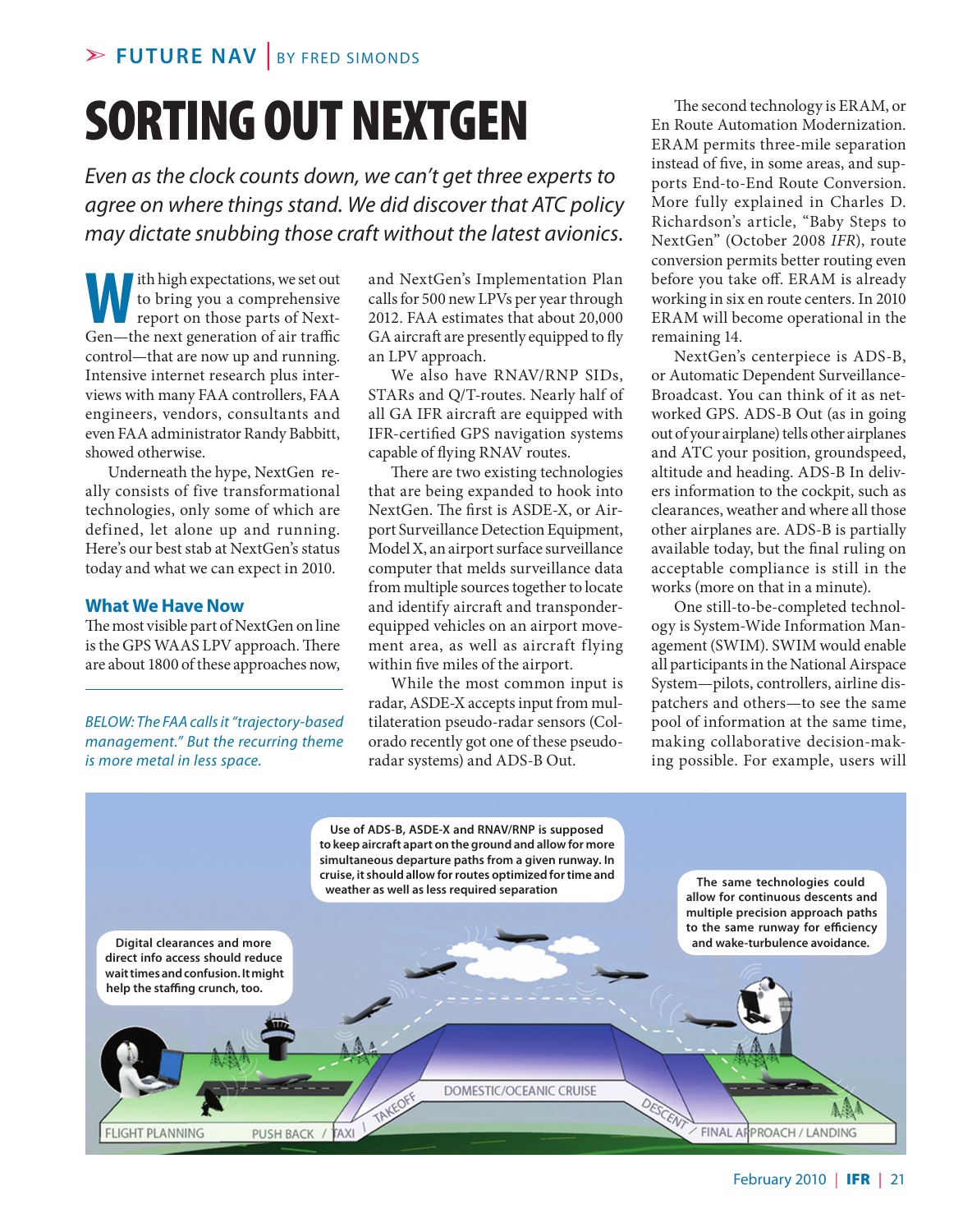see exactly the same weather, produced through a new weather model called the 4D weather cube.

NextGen will be rounded out with a critical controller-pilot data link and a new phone system for ATC.

### **ADS-B Equipage Mandate**

In April, 2010, a final rule will likely mandate equipage with ADS-B Out by 2020 if you want to operate in Class A, B and C airspace, and Class E above 10,000 feet. ADS-B In will likely be optional. You'll also need ADS-B Out to fly in and around the airports listed in FAR 91 Appendix D, but operating at larger airports will magnify the differences between ADS-B haves and havenots long before 2020.

Four major rollouts are planned for ADS-B in 2010. Initial Operations Capability will be sought in the Gulf of Mexico; Juneau, Alaska; Philadelphia, Pa.; and Louisville, Ky. These sites will

test ADS-B's ability to work with other elements of Air Traffic Management software, a key component of Next-Gen.

In September 2010, the FAA will make a critical in-service decision: whether to proceed with the mass buildout of the remaining ADS-B ground stations—some 794 in all—or not.

If the decision is made to continue, the balance of the rollout is expected to be rapid. By 2011 we will likely be looking at ADS-B coverage throughout the CONUS and southern Alaska. This likely course of events means new avionics capabilities and options that will gradually transform IFR operations as we know them. ADS-B capability raises two issues: equipage and service-level expectations.

Suiting up for full ADS-B calls for at least a multifunction display, a proper GPS receiver and an ADS-B transceiver. That could be either a Universal

Access Transceiver (UAT) or a 1090ES transceiver. For operations in Class A airspace, 1090ES functionality will be required.

If you already have an MFD and GPS, then the transceiver is your incremental cost. For instance, if you have a Garmin G1000, you need a GDL90 transceiver and perhaps a software upgrade. There has been some discussion about using the Mode S datalink in modern transponders instead of the transceiver to save money.

Estimates for equipage run between \$8000 to \$11,000 for ADS-B Out. Adding ADS-B In could tack on as much as \$20,000. While the FAA is not expected to mandate ADS-B In, you won't get the traffic and weather information in your cockpit without it. Before you gasp, these figures are loose estimates. A smart buyer will also leverage the required technologies to get the most bang for the buck. Spending a bit more

# DEJA VU ALL OVER AGAIN: THE ADVANCED AUTOMATION SYSTEM

Those of you who once held paper certificates may remember the ill-fated Advanced Automation System (AAS), one of the world's most ambitious software projects. Launched in 1981 and terminated in 1994, it cost over \$3.7 billion and didn't produce a single piece of software.

AAS was far ahead of its time. But there is enormous skepticism that the FAA can do any better now. Particularly disturbing is that some high-level FAA insiders have the same smoke-and-mirrors agitation about NextGen that they felt during AAS' heyday.

There are some differences. The FAA has asked for engineering proposals from private industry. We now have GPS and have made huge advances in software-development expertise. NextGen is also more that just the FAA's baby. International aviation organizations are working toward an integrated worldwide ATC system. The need for NextGen is compelling in a way AAS was not.

The glaring omission is backup. In all my research, the word rarely appeared in any document or fancy Power-Point. There is no embedded backup, analogous to the Local Area Augmentation System being backed up by ground-based ILS ("How Will LAAS Be More", December 2009 *IFR*). Positioning, navigation and timing (PNT) will be provided solely by GPS satellites' atomic clocks. Timing is critical to NextGen's integration.

Positioning is provided by GPS, but there is no positioning backup for GPS on the same global scale. The nearest equivalent is e-LORAN, but there has been no support for it. The signal is expected to be shut off on Jan. 4, 2010. The LORAN infrastructure will be dismantled for about \$250M-\$300M or more. For that money we could complete eLORAN. It would operate on less than \$35M a year, \$11M if the stations are automated. Independent from GPS, eLORAN would be the ideal backup PNT system for RNAV/RNP, offering RNP 0.3 at all airports.

Instead, wide-area multilateration (WAM) is being considered for navigation and positioning, but WAM can't offer timing. WAM could provide RNAV service above FL 180 and RNP 0.3 at big airports—for about \$1 billion.

Simply put, NextGen as it stands is a giant single point of failure. If a radar goes down, the rest of the system survives. While the same can be said for a single GPS satellite, it's not true if anything degrades the overall GPS availability and quality. A recurring theme is that whatever backup is used, such as minimal VORs or high-powered DMEs (as for DME RNAV), it will be nominal and designed to span only short-term outages.

General aviation stands to get left out in the cold here. We can use whatever system(s) we have, but if there is a major GPS or WAAS outage, we're crippled. —*F.S.*